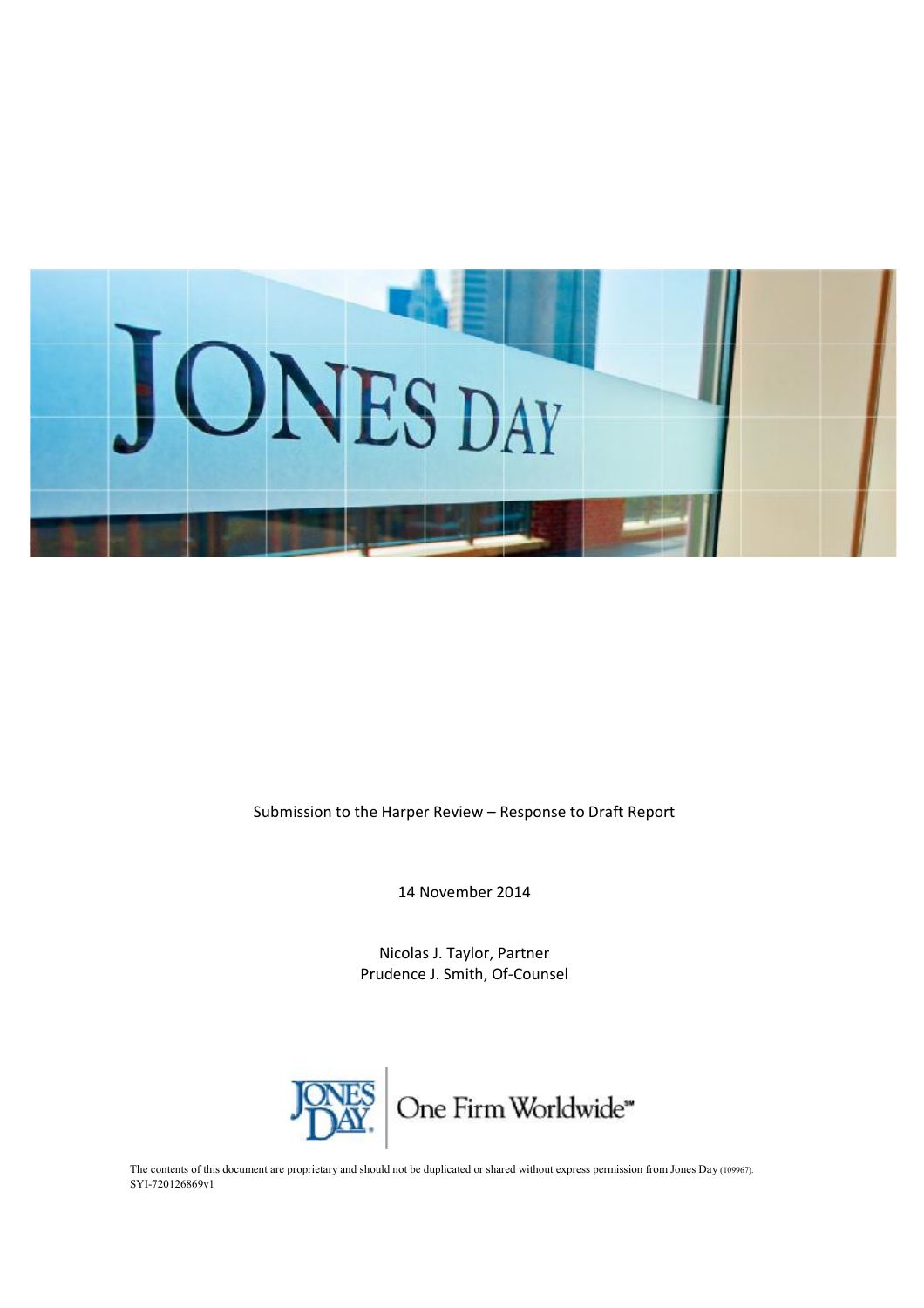## **1. Introduction**

- 1.1. Jones Day welcomes the opportunity to make a submission to the Harper Review Panel (**Panel**) in response to the Draft Report dated September 2014 (**draft report**).
- 1.2. In this submission Jones Day focuses on the Panel's views expressed in the draft report on the prohibition on resale price maintenance (**RPM**). In particular the Panel states, at page 236 of the draft report:

There is not a sufficient case for changing the prohibition of RPM from a per se prohibition to a competition-based test.

Nevertheless, the notification process should be extended to RPM, to provide a quicker and less expensive exemption process for business.

The prohibition should also be amended to include an exemption for RPM conduct between related bodies corporate, as is the case under section 45 and 47.

1.3. Jones day is of the view that RPM would benefit from a reform to adopt a competitionbased test. Our reasons are presented below. In the event that the Panel is not minded to recommend the competition-based test, Jones Day submits, at the minimum, the Panel's recommendation in the draft report, to extend the notification process to RPM conduct, must be implemented. If such an approach is adopted, guidance from the Panel to the ACCC as to the matters to be considered in respect of a notification of RPM would be invaluable.

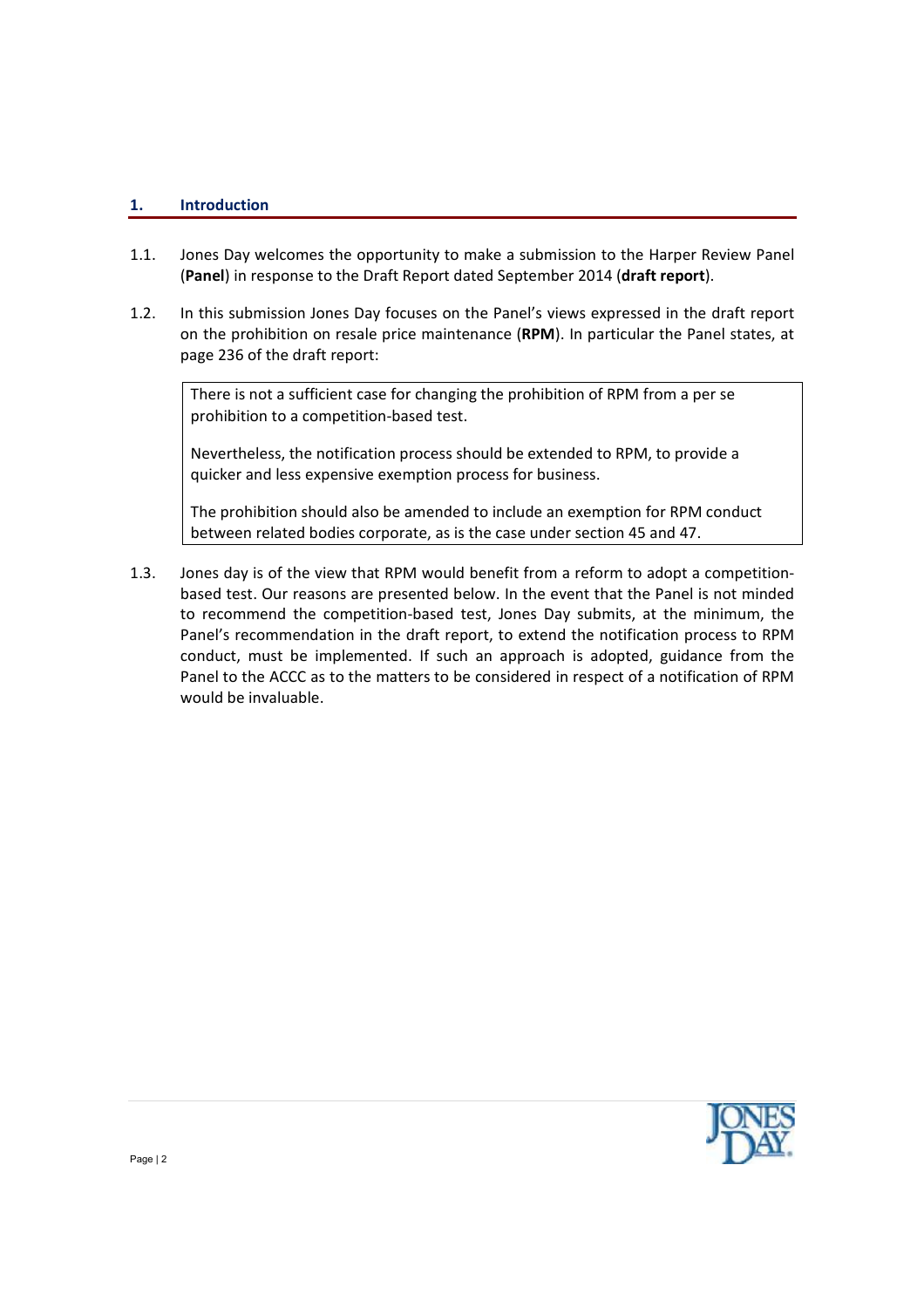## 2. The per se prohibition against RPM

- 2.1. The theory behind the prohibition for RPM is that it is likely that retailers would be discouraged from competing on price, resulting in some consumers paying more for a product. RPM has been presumed to be anti-competitive on the basis that it:
	- 2.1.1. Facilitates collusion between suppliers or distributors;
	- 2.1.2. Drives up prices for the brand(s) concerned;
	- 2.1.3. Leads to the exclusion of smaller competitors; and
	- 2.1.4. Undermines innovation or dynamism in distribution.
- 2.2. Jones Day submits that maintaining the present per se approach is out of step with modern economic thinking, which recognises that resale price maintenance is not always objectionable and has the potential to create both pro- and anti-competitive effects. Australian competition law needs to promote competition rather than undermine it.
- 2.3. Competition law analysis often focuses on price because it is an easily quantifiable variable and it can often be assumed that the other dimensions of competition are similarly affected. Nevertheless it is well accepted that there are many more important facets or dimensions to competition not merely price.
- 2.4. For example, even if a State regulator sets taxi prices, there can still be extensive and important competition between taxi operators and taxi network operators to make taxis plentiful where and when they are needed, to select comfortable vehicles and drivers that are polite.
- 2.5. In many markets the following dimensions of competition may be as important, or more important than price: a range of product features that appeal to particular customers; high quality service accompanying products and product innovation. Often the most significant contribution that competition can make is over multiple dimensions at one time.
- 2.6. The problem that can emerge with section 48 of the *Competition and Consumer Act* (**CCA**) is that it intrudes into, and closely regulates, conduct over the "last mile" of just one dimension of competition in a way that interferes with competition over pricing decisions at the wholesale level or the provision of service or quality.
- 2.7. Since the CCA was first enacted, there has been a strong push away from legalistic approaches to prohibitions and towards economic based decision making. A number of

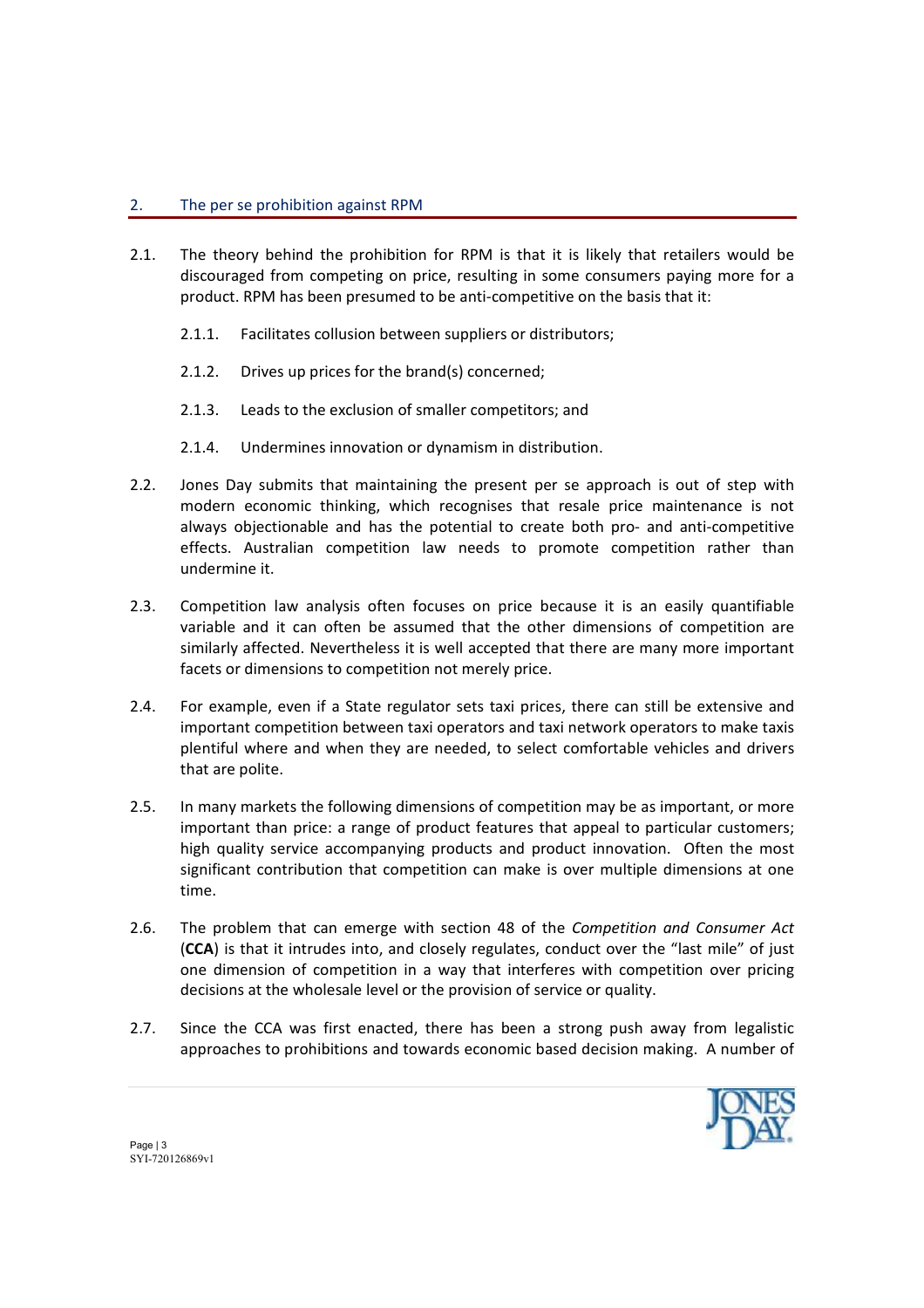important economic concepts are simply not recognised by section 48 or even section 48 works counter to those economic concepts.

- 2.8. For example, most elementary economic text books recognise that certain classes of goods are unusual in that their consumption increases as price increases (ie upward sloping demand curves). Griffen goods are not particularly relevant to this discussion but Veblen goods are. Consumers of Thorsetn Veblen found that for many premium branded goods, consumers actually gain more utility and enjoyment when the products cost more. Most obviously this relates to a small group of consumers who value engaging in conspicuous consumption but almost all consumers value occasional moments of celebration or an ability to make a gesture by consuming or giving a gift of a highly priced luxury good to mark a special occasion or relationship.
- 2.9. Prohibiting resale price maintenance works to actually rob Veblen goods of a significant part of the value they impart to consumers.
- 2.10. More generally branding is an extremely important tool in informing the market. Of course most suppliers claim to have the best products who has the best product is very important for competition. However, how do we know whether to believe claims that a product is the "best"? Branding is the long run means by which suppliers and consumers converse with each other and make and substantiate claims of quality.
- 2.11. Competition over branding is not often well catered for by overly simplistic assumptions about how competition works. Branding experts suggest that competition plays out in important ways well before the 'last mile' pricing decisions with which the section 48 prohibition is concerned. Competition over brands occurs right back at the branding concept stage where the quality attributes are formulated based on what the supplier considers customers most want. Before the process has run its course, there is competition to establish the message of the brand, raise awareness and then generate profitable sales.
- 2.12. One aspect of the branding message is price. Consumers often do not know in nonconcentrated markets for differentiated products what quality level to expect. There are too many brands to know which are top, medium or bottom level products. Price is an important means of communicating with the consumer what quality level to expect. If a premium product is discounted heavily, it may often not be purchased because it is assumed to be inferior. The consumer actually suffers from that product having been effectively excluded from their menu of choices within the quality range they seek.
- 2.13. Internationally, this sentiment is evidenced by:
	- 2.13.1. The approach of the EC in its 2010 guidance on vertical arrangements which acknowledged the potential for efficiency justifications;

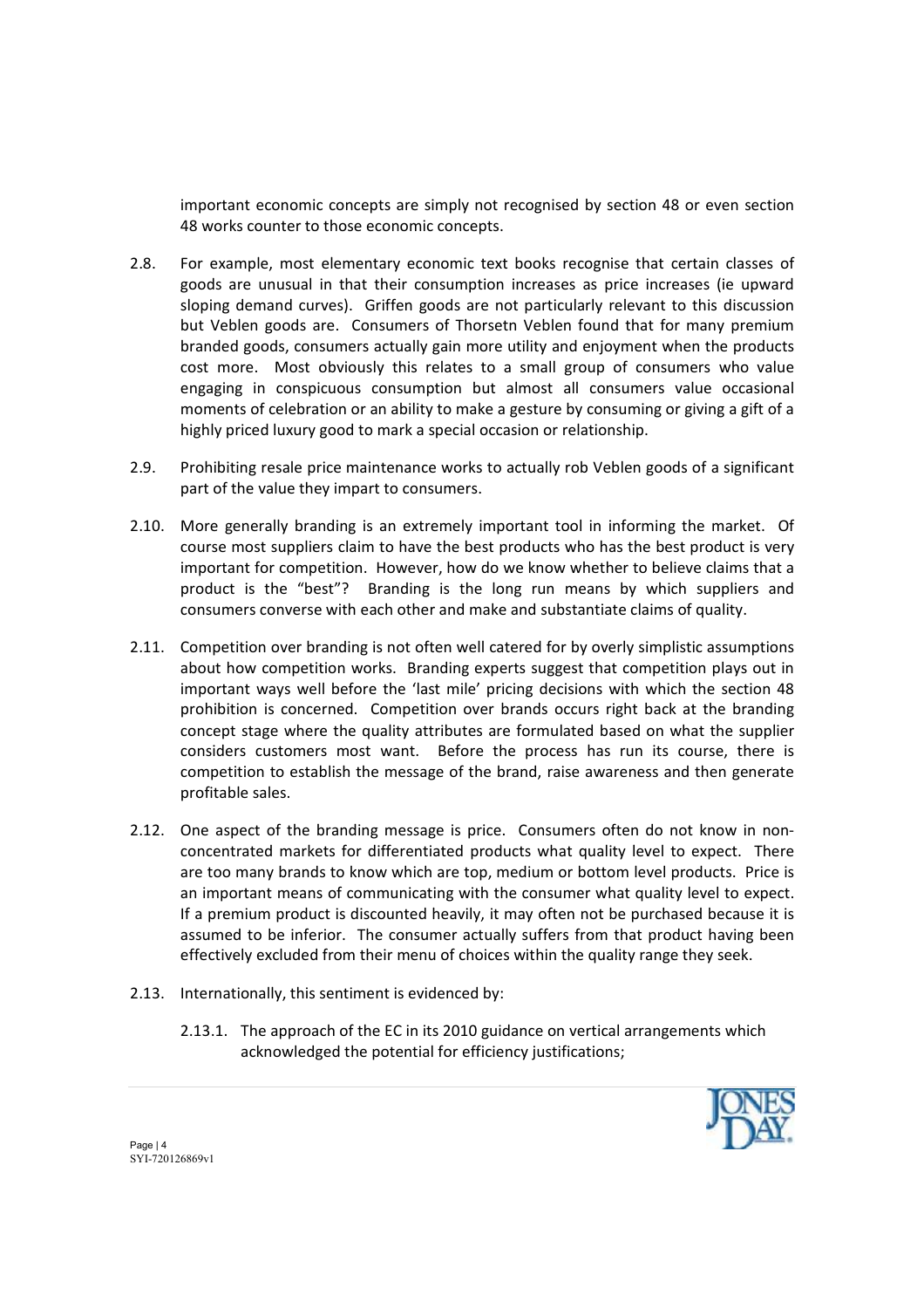- 2.13.2. In Europe, RPM is generally presumed to be anti-competitive. However, most European countries allow this presumption to be rebutted with proof of offsetting efficiency benefits;
- 2.13.3. The U.S. Supreme Court in *Leegin v PSKS* which established that minimum resale price agreements are to be evaluated on a case-by-case basis under the "rule of reason", allowing potential benefits to competition to be weighed against potential anti-competitive effects;
- 2.13.4. Canada's replacement in 2009 of its price maintenance rule with a civil regime having the effect of allowing suppliers to set resale prices for their products, provided the relevant conduct does not lead to an adverse effect on competition;
- 2.13.5. In 2008, as part of its process of carefully identifying a leading competition law, Singapore resolved that RPM ought only be prohibited where the conduct mounts to an abuse of dominance.
- 2.14. Economists have long recognised that there are circumstances in which RPM offers efficiency benefits and may therefore be pro-competitive:
	- 2.14.1. One such benefit is when a retailer provides services that enhance the value of the manufacturer's products. Without RPM, there is a risk that consumers will "free ride" on the services provided by one retailer, while making their actual purchases from a third-party "deep discount" retailer. This possibility discourages the full -service retailer from investing in services to consumers in connection with the product, thereby leading to an overall lessening of service levels associated with the product. Without price restraint incentives, retailers may not want to invest in services that enhance the competitive aspects of the brand;
	- 2.14.2. Similarly, when one retailer invests heavily to enter a new market, it does not want a second retailer to follow and undercut its prices, while at the same time benefiting from the first retailer's initial investment;
	- 2.14.3. For high-end brands, the establishment of a minimum retail price counters the threat of discounting, which can cheapen the image of the brand in the eyes of consumers. Consumers expect luxury goods to come with a certain level of service. The economics of their business model dictate that discount retailers may not be capable of providing that level of service;
	- 2.14.4. RPM may help suppliers launch a new product and penetrate the competition the market place by incentivising distributors to invest in creating a market for a new product in the launch phase. By ensuring a profitable margin to the

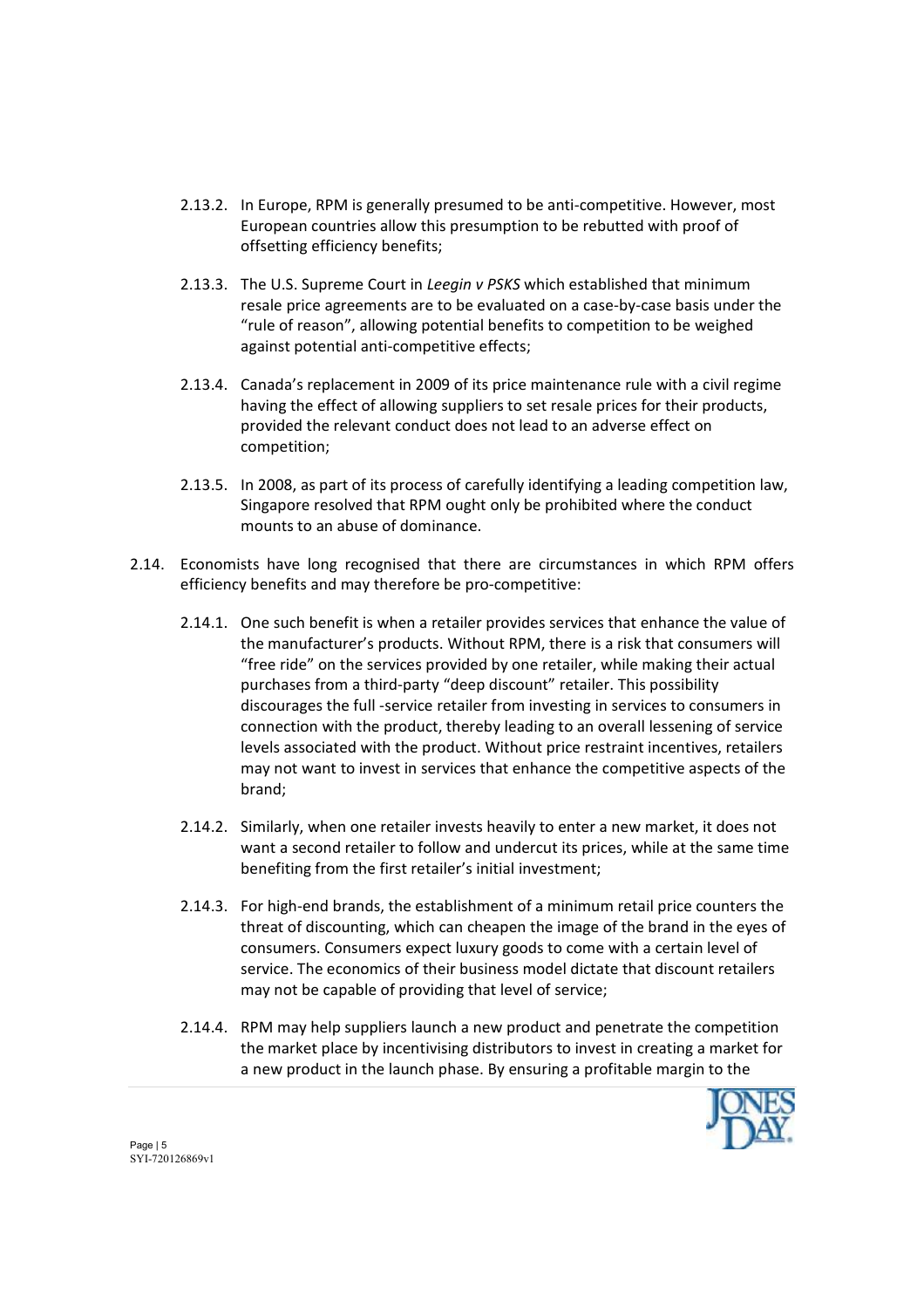retailer, resale price maintenance can induce retailers to make the necessary investment of capital and labor needed to introduce the consumer to a new brand;

- 2.14.5. RPM may be necessary to effectively run short-term price-based promotions certain distribution networks;
- 2.14.6. RPM may help address free riding on presales services (this is particularly relevant for complex products);
- 2.14.7. These agreements can also serve as an efficient means of encouraging retailers to develop value-added services to the retail experience, without having to engage in the inefficient means of setting out what services should be added to each individual distributor. The margins, maintained in a pricing agreement, would encourage retailers to enhance their ability to drive traffic to their business over someone else's business;
- 2.14.8. Current economic literature shows that RPM actually increases competition in the market place and has a net positive benefit for consumers by promoting interbrand competition – *"competition between manufacturers selling different brands of the same type of product by reducing intrabrand competition – the competition among retailers selling the same brand*."<sup>1</sup> By removing the ability of different retailers to haggle over the price of the same brand of a product, retailers are able to refocus their attention on value-added services for the benefit of the customer, allowing them more choice, and the benefit of competitive brands in the marketplace trying to distinguish them.

## *Application to luxury or branded goods*

- 2.15. Jones Day considers that these efficiency justifications are equally applicable to luxury or branded goods as these sophisticated goods are enhanced by the provision of personalised presale services.
- 2.16. RPM for luxury or famous brands maintains brand integrity by preventing merchants from drastically discounting underperforming or slow moving products. Luxury brand owners strive to promote a certain product identity and a certain exclusiveness. Discounting is contrary to their brand identity.

<sup>1</sup> LEEGIN CREATIVE LEATHER PRODUCTS, INC. *v.* PSKS, INC., DBA KAY S KLOSET . . . KAYS SHOES CERTIORARI TO THE UNITED STATES COURT OF APPEALS FOR THE FIFTH CIRCUIT No. 06- 480. Argued March 26, 2007—Decided June 28, 2007<http://www.justice.gov/atr/cases/f225000/225037.htm>



l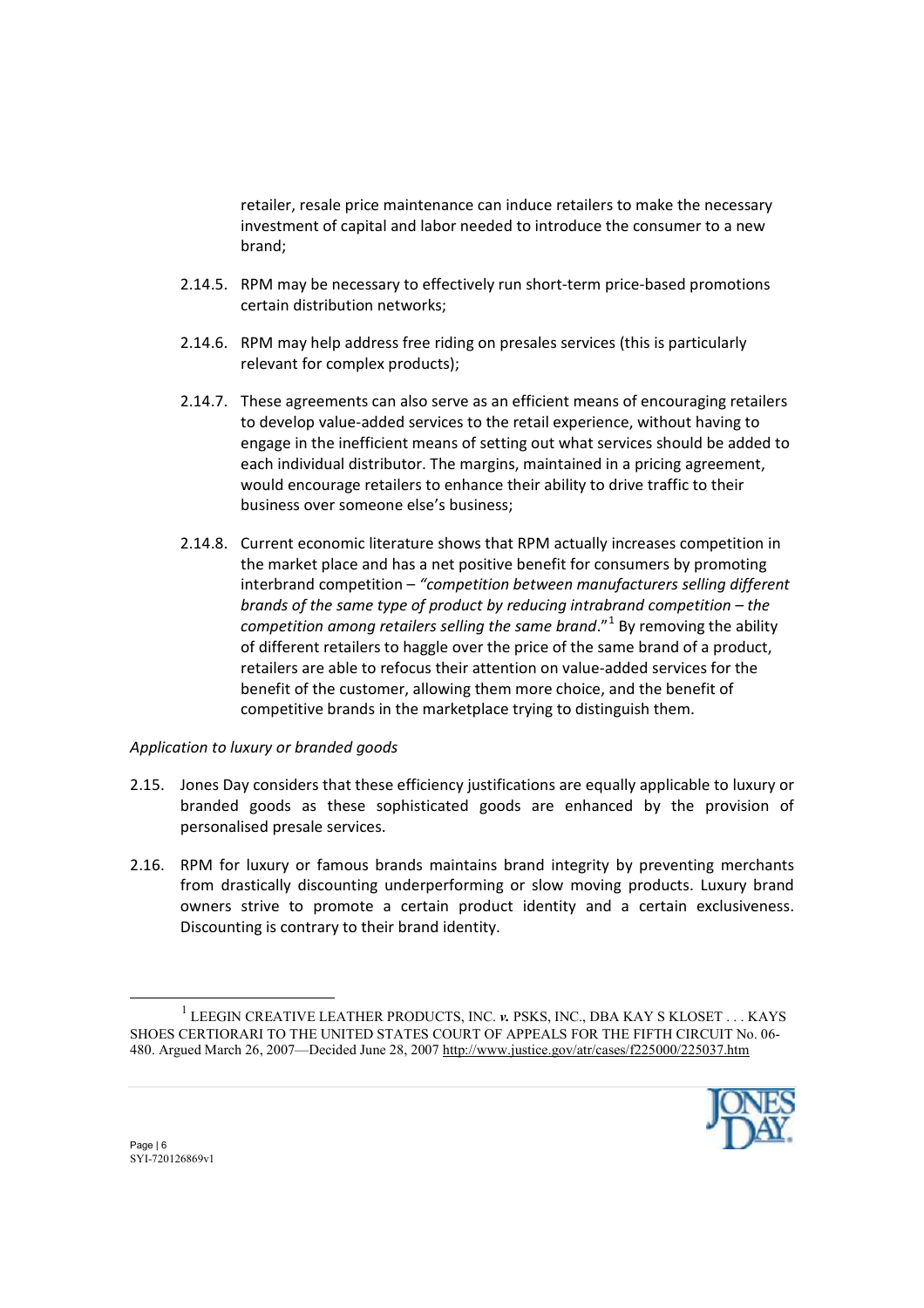*Proposed amendment to section 48.* 

- 2.17. Jones Day considers that, in-line with international practices, RPM ought to be considered under a competition-based test in consideration of:
	- 2.17.1. If the company is in possession of a very small market share;
	- 2.17.2. If the company lacks the power to control prices or exclude competition in a market;
	- 2.17.3. There are a significant number of other larger suppliers;
	- 2.17.4. Whether competing companies do not have similar arrangements (because the court may view it as a step away from facilitating collusion);
	- 2.17.5. The products are complex and highly-differentiated in nature;
	- 2.17.6. The potential for RPM to limit free-riding by discount retailers that do not invest in pre-sale and post-sale services but benefit from other retailers having done so;
	- 2.17.7. The likelihood that setting minimum resale prices would limit free riding by encouraging retailers to offer better services rather than lower prices to attract customers;
	- 2.17.8. The nature and extent of pre-sales and post-sales services provided by retailers